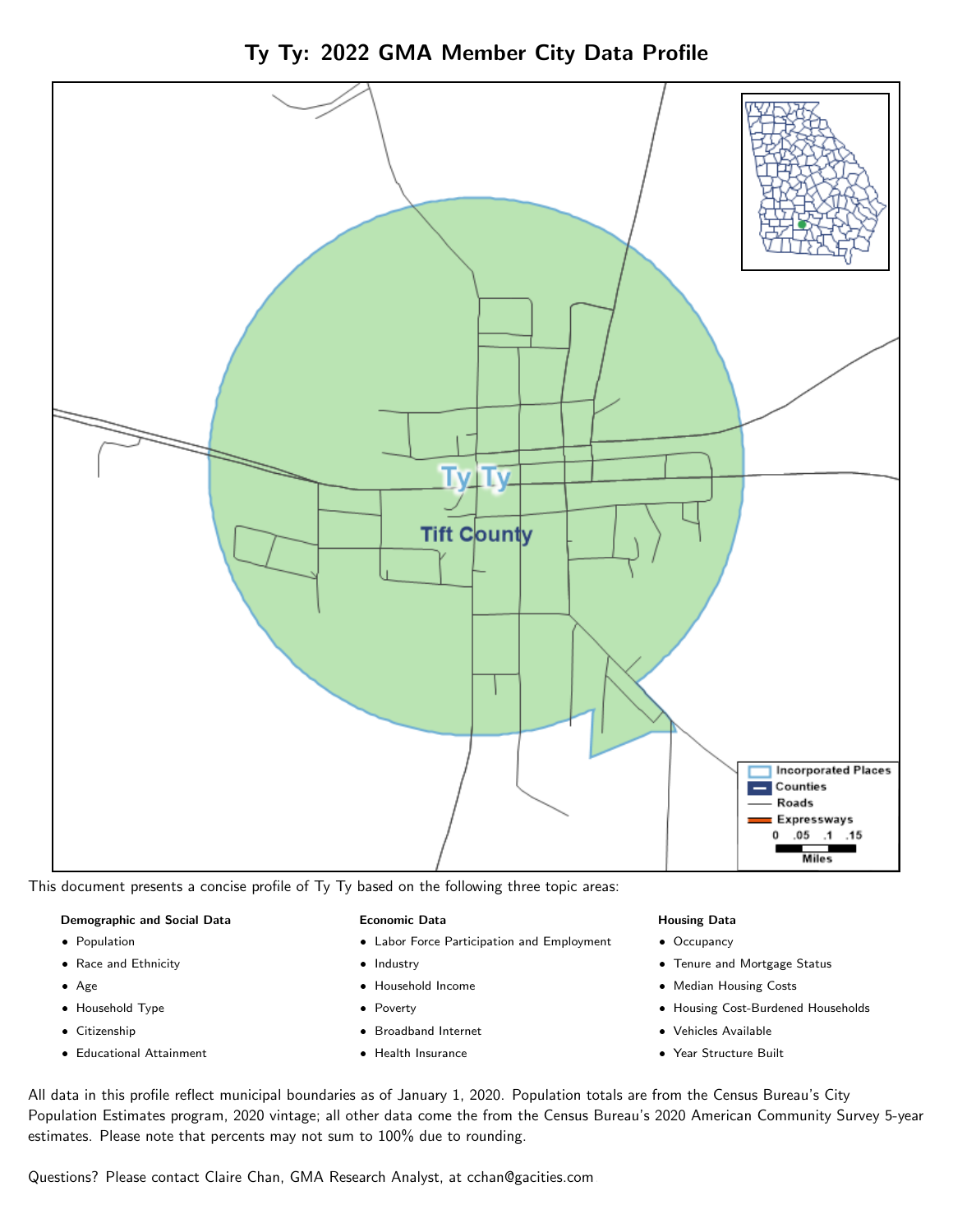# Ty Ty: Demographic and Social







## **Citizenship**



Source: American Community Survey, 2020 5-year estimates, table B05002 Source: American Community Survey, 2020 5-year estimates, table B15002

#### Race and Ethnicity



Source: U.S. Census Bureau, City Population Estimates, 2020 vintage Source: American Community Survey, 2020 5-year estimates, table B03002

# Household Type



Source: American Community Survey, 2020 5-year estimates, table B01001 Source: American Community Survey, 2020 5-year estimates, table B11001

#### Educational Attainment



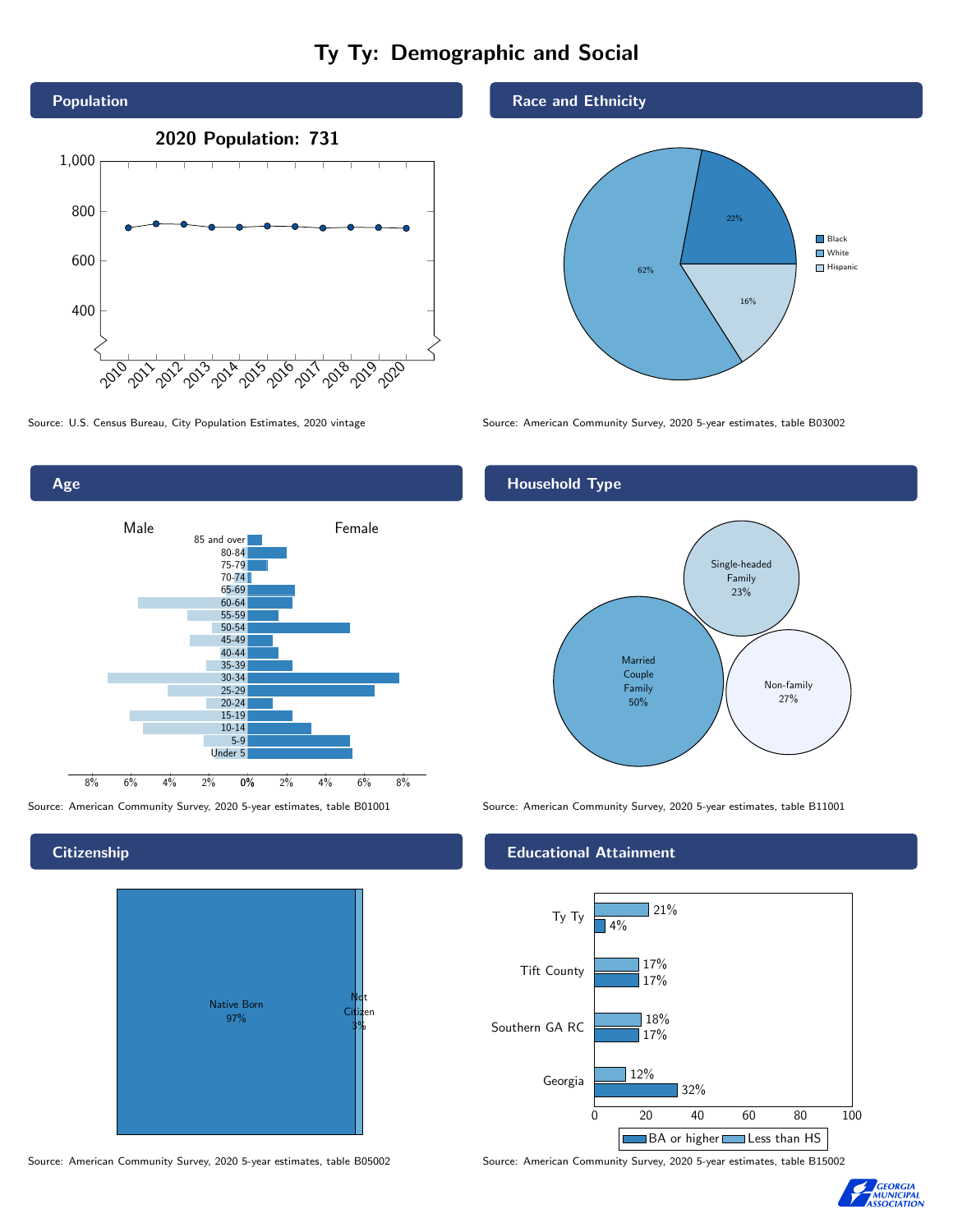# Ty Ty: Economic



Source: American Community Survey, 2020 5-year estimates, table B23001 Note: Unemployment rate is based upon the civilian labor force.

# Household Income 0 50,000 100,000 150,000 200,000 250,000 Georgia Southern GA RC Tift County Ty Ty \$85,691 \$57,321 \$63,049 \$40,753 \$61,224 \$41,406 \$44,827 \$35,000 Mean Median

Source: American Community Survey, 2020 5-year estimates, tables B19013 and B19025 Source: American Community Survey, 2020 5-year estimates, table B17010

Broadband Internet No 46% Yes 54%

## Industry

| Agriculture, forestry, fishing and hunting, and mining      | 8%    |
|-------------------------------------------------------------|-------|
| Construction                                                | 5%    |
| Manufacturing                                               | 17%   |
| <b>Wholesale Trade</b>                                      | 4%    |
| Retail Trade                                                | 15%   |
| Transportation and warehousing, and utilities               | 10%   |
| Information                                                 | $0\%$ |
| Finance and insurance, real estate, rental, leasing         | 2%    |
| Professional, scientific, mgt, administrative, waste mgt    | 5%    |
| Educational services, and health care and social assistance | 9%    |
| Arts, entertainment, recreation, accommodation, food        | 15%   |
| service                                                     |       |
| Other services, except public administration                | $7\%$ |
| Public administration                                       | $4\%$ |

Source: American Community Survey, 2020 5-year estimates, table C24030

## **Poverty**



#### Health Insurance



Source: American Community Survey, 2020 5-year estimates, table B28002 Source: American Community Survey, 2020 5-year estimates, table B18135